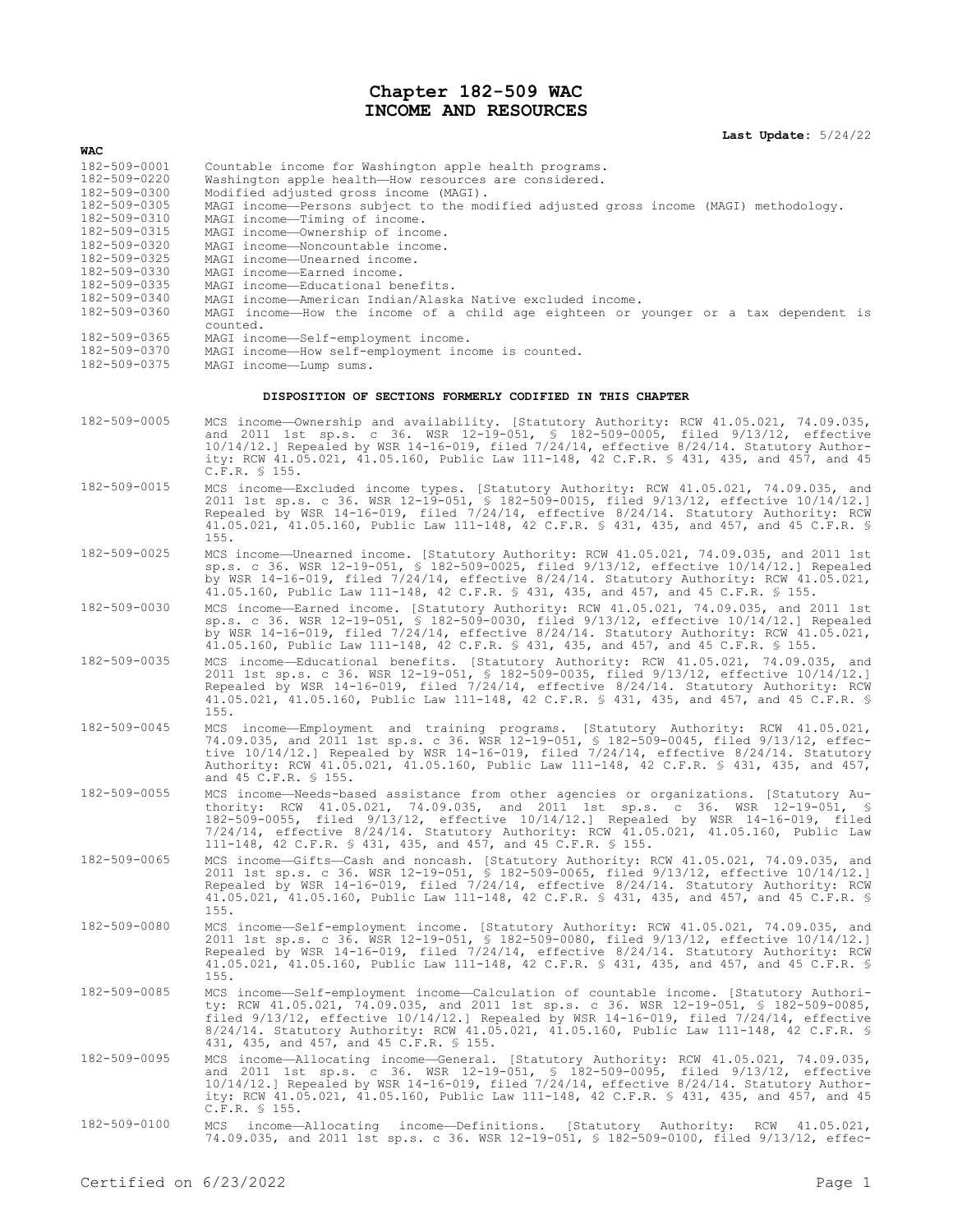tive 10/14/12.] Repealed by WSR 14-16-019, filed 7/24/14, effective 8/24/14. Statutory Authority: RCW 41.05.021, 41.05.160, Public Law 111-148, 42 C.F.R. § 431, 435, and 457, and 45 C.F.R. § 155.

- 182-509-0110 MCS income—Allocating income to legal dependents. [Statutory Authority: RCW 41.05.021, 74.09.035, and 2011 1st sp.s. c 36. WSR 12-19-051, § 182-509-0110, filed 9/13/12, effective 10/14/12.] Repealed by WSR 14-16-019, filed 7/24/14, effective 8/24/14. Statutory Authority: RCW 41.05.021, 41.05.160, Public Law 111-148, 42 C.F.R. § 431, 435, and 457, and 45 C.F.R. § 155.
- 182-509-0135 MCS income—Allocating income of an ineligible spouse to a medical care services (MCS) client. [Statutory Authority: RCW 41.05.021, 74.09.035, and 2011 1st sp.s. c 36. WSR 12-19-051, § 182-509-0135, filed 9/13/12, effective 10/14/12.] Repealed by WSR 14-16-019, filed 7/24/14, effective 8/24/14. Statutory Authority: RCW 41.05.021, 41.05.160, Public Law 111-148, 42 C.F.R. § 431, 435, and 457, and 45 C.F.R. § 155.
- 182-509-0155 MCS income—Exemption from sponsor deeming for medical care services (MCS). [Statutory Authority: RCW 41.05.021, 74.09.035, and 2011 1st sp.s. c 36. WSR 12-19-051, § 182-509-0155, filed 9/13/12, effective 10/14/12.] Repealed by WSR 14-16-019, filed 7/24/14, effective 8/24/14. Statutory Authority: RCW 41.05.021, 41.05.160, Public Law 111-148, 42 C.F.R. § 431, 435, and 457, and 45 C.F.R. § 155.
- 182-509-0165 MCS income—Income calculation. [Statutory Authority: RCW 41.05.021, 74.09.035, and 2011 1st sp.s. c 36. WSR 12-19-051, § 182-509-0165, filed 9/13/12, effective 10/14/12.] Repealed by WSR 14-16-019, filed 7/24/14, effective 8/24/14. Statutory Authority: RCW 41.05.021, 41.05.160, Public Law 111-148, 42 C.F.R. § 431, 435, and 457, and 45 C.F.R. § 155.
- 182-509-0175 MCS income—Earned income work incentive deduction. [Statutory Authority: RCW 41.05.021, 74.09.035, and 2011 1st sp.s. c 36. WSR 12-19-051, § 182-509-0175, filed 9/13/12, effective 10/14/12.] Repealed by WSR 14-16-019, filed 7/24/14, effective 8/24/14. Statutory Authority: RCW 41.05.021, 41.05.160, Public Law 111-148, 42 C.F.R. § 431, 435, and 457, and 45 C.F.R. § 155.
- 182-509-0200 MCS resources—How resources affect eligibility for medical care services (MCS). [Statutory Authority: RCW 41.05.021, 74.09.035, and 2011 1st sp.s. c 36. WSR 12-19-051, § 182-509-0200, filed 9/13/12, effective 10/14/12.] Repealed by WSR 14-16-019, filed 7/24/14, effective 8/24/14. Statutory Authority: RCW 41.05.021, 41.05.160, Public Law 111-148, 42 C.F.R. § 431, 435, and 457, and 45 C.F.R. § 155.
- 182-509-0205 MCS resources—How resources count toward the resource limits for medical care services (MCS). [Statutory Authority: RCW 41.05.021, 74.09.035, and 2011 1st sp.s. c 36. WSR 12-19-051, § 182-509-0205, filed 9/13/12, effective 10/14/12.] Repealed by WSR 14-16-019, filed 7/24/14, effective 8/24/14. Statutory Authority: RCW 41.05.021, 41.05.160, Public Law 111-148, 42 C.F.R. § 431, 435, and 457, and 45 C.F.R. § 155.
- 182-509-0210 MCS resources—How vehicles count toward the resource limit for medical care services (MCS). [Statutory Authority: RCW 41.05.021, 74.09.035, and 2011 1st sp.s. c 36. WSR 12-19-051, § 182-509-0210, filed 9/13/12, effective 10/14/12.] Repealed by WSR 14-16-019, filed 7/24/14, effective 8/24/14. Statutory Authority: RCW 41.05.021, 41.05.160, Public Law 111-148, 42 C.F.R. § 431, 435, and 457, and 45 C.F.R. § 155.
- 182-509-0225 Excluded resources for family medical programs. [WSR 12-13-056, recodified as § 182-509-0225, filed 6/15/12, effective 7/1/12. Statutory Authority: RCW 74.08.090, 74.08A.100, 74.09.080, and 74.09.415. WSR 02-17-030, § 388-470-0026, filed 8/12/02, effective 9/12/02. Statutory Authority: RCW 74.04.050, 74.04.057, 74.08.090, 74.09.530 and 2000 2nd sp.s. c 1 § 210(12). WSR 01-18-006, § 388-470-0026, filed 8/22/01, effective 9/22/01.] Repealed by WSR 14-16-019, filed 7/24/14, effective 8/24/14. Statutory Authority: RCW 41.05.021, 41.05.160, Public Law 111-148, 42 C.F.R. § 431, 435, and 457, and 45 C.F.R. § 155.
- 182-509-0345 MAGI income—Income from employment and training programs. [Statutory Authority: RCW 41.05.021, Patient Protection and Affordable Care Act (P.L. 111-148), 42 C.F.R. §§ 431, 435, 457, and 45 C.F.R. § 155. WSR 14-01-021, § 182-509-0345, filed 12/9/13, effective 1/9/14.] Repealed by WSR 20-17-136, filed 8/18/20, effective 9/18/20. Statutory Authority: RCW 41.05.021 and 41.05.160.
- 182-509-0350 MAGI income—Needs-based assistance from other agencies or organizations. [Statutory Authority: RCW 41.05.021, Patient Protection and Affordable Care Act (P.L. 111-148), 42 C.F.R. §§ 431, 435, 457, and 45 C.F.R. § 155. WSR 14-01-021, § 182-509-0350, filed 12/9/13, effective 1/9/14.] Repealed by WSR 20-17-136, filed 8/18/20, effective 9/18/20. Statutory Authority: RCW 41.05.021 and 41.05.160.
- 182-509-0355 MAGI income—Gifts and inheritances. [Statutory Authority: RCW 41.05.021, Patient Protection and Affordable Care Act (P.L. 111-148), 42 C.F.R. §§ 431, 435, 457, and 45 C.F.R. § 155. WSR 14-01-021, § 182-509-0355, filed 12/9/13, effective 1/9/14.] Repealed by WSR 20-17-136, filed 8/18/20, effective 9/18/20. Statutory Authority: RCW 41.05.021 and 41.05.160.

**WAC 182-509-0001 Countable income for Washington apple health programs.** (1) For purposes of Washington apple health (WAH) program eligibility, a person's countable income is income which remains when:

(a) The income cannot be specifically excluded; and

(b) All appropriate deductions and disregards allowed by a specific program have been applied.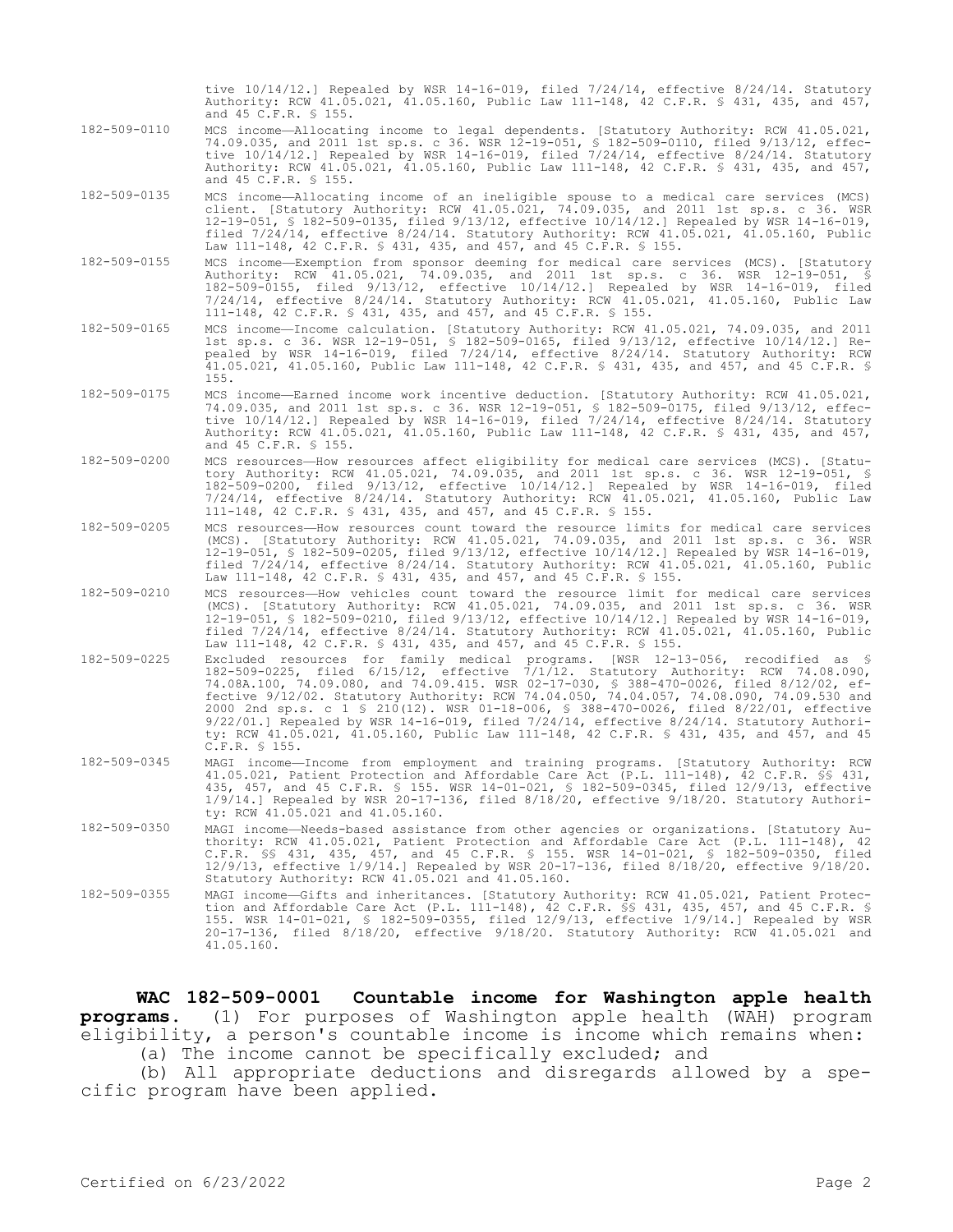(2) A person's countable income may not exceed the income standard for the specific WAH program, unless the program allows for those limits to be exceeded. Specific program standards are described below:

(a) For modified adjusted gross income (MAGI)-based programs described in WAC 182-503-0510, see WAC 182-505-0100 for the applicable program standard based on a percentage of the federal poverty level (FPL);

(b) For WAH SSI-related CN coverage, see WAC 182-512-0010;

(c) For WAH MN coverage, see WAC 182-519-0050;

(d) For WAH for workers with disabilities, see WAC 182-511-1060;

(e) For WAH medicare savings programs, see WAC 182-517-0100;

(f) For WAH noninstitutional medical in an alternative living facility, see WAC 182-513-1305; and

(g) For WAH long-term care programs, see WAC 182-513-1315 and 182-513-1395.

(3) For the MAGI-based programs listed below, the agency or its designee determines eligibility based on the countable MAGI income of the members of the person's medical assistance unit as determined per WAC 182-506-0010:

(a) WAH for parents and caretaker relatives program as described in WAC 182-505-0240;

(b) WAH pregnancy program as described in WAC 182-505-0115;

(c) WAH for kids programs as described in WAC 182-505-0210 with the following exceptions:

(i) Newborn children born to a woman who is eligible for WAH on the date of the newborn's birth, including a retroactive eligibility determination;

(ii) Children who are receiving SSI;

(iii) Children who are in foster care or receiving subsidized adoption services.

(d) WAH MAGI-based adult medical as described in WAC 182-505-0250; and

(e) WAH MAGI-based alien emergency medical as described in WAC 182-507-0110.

(4) For the following SSI-related WAH programs, unless the state has adopted more liberal rules, income rules for the SSI program are used to determine a person's countable income:

(a) WAH noninstitutional SSI-related CN or medically needy (MN) coverage described in chapters 182-511 and 182-512 WAC;

(b) WAH institutional SSI-related CN or MN long-term care or hospice coverage described in chapters 182-513 and 182-515 WAC;

(c) WAH alien emergency medical programs based on age sixty-five or older or disability described in chapter 182-507 WAC; and

(d) WAH medicare savings programs described in chapter 182-517 WAC.

(5) Anticipated nonrecurring lump sum payments received by an applicant or recipient of a WAH SSI-related medical program are counted as income in the month of receipt, subject to reporting requirements, with the exception of retroactive supplemental security income (SSI)/ Social Security disability lump sum payments. See WAC 182-512-0300(4) and 182-512-0700 for more information.

(6) Countable income for the WAH refugee medical (RMA) program and WAH MN program for pregnant women and children is determined as follows:

(a) The agency or its designee allows the following deductions from a person's gross earnings:

(i) Fifty percent of gross earned income;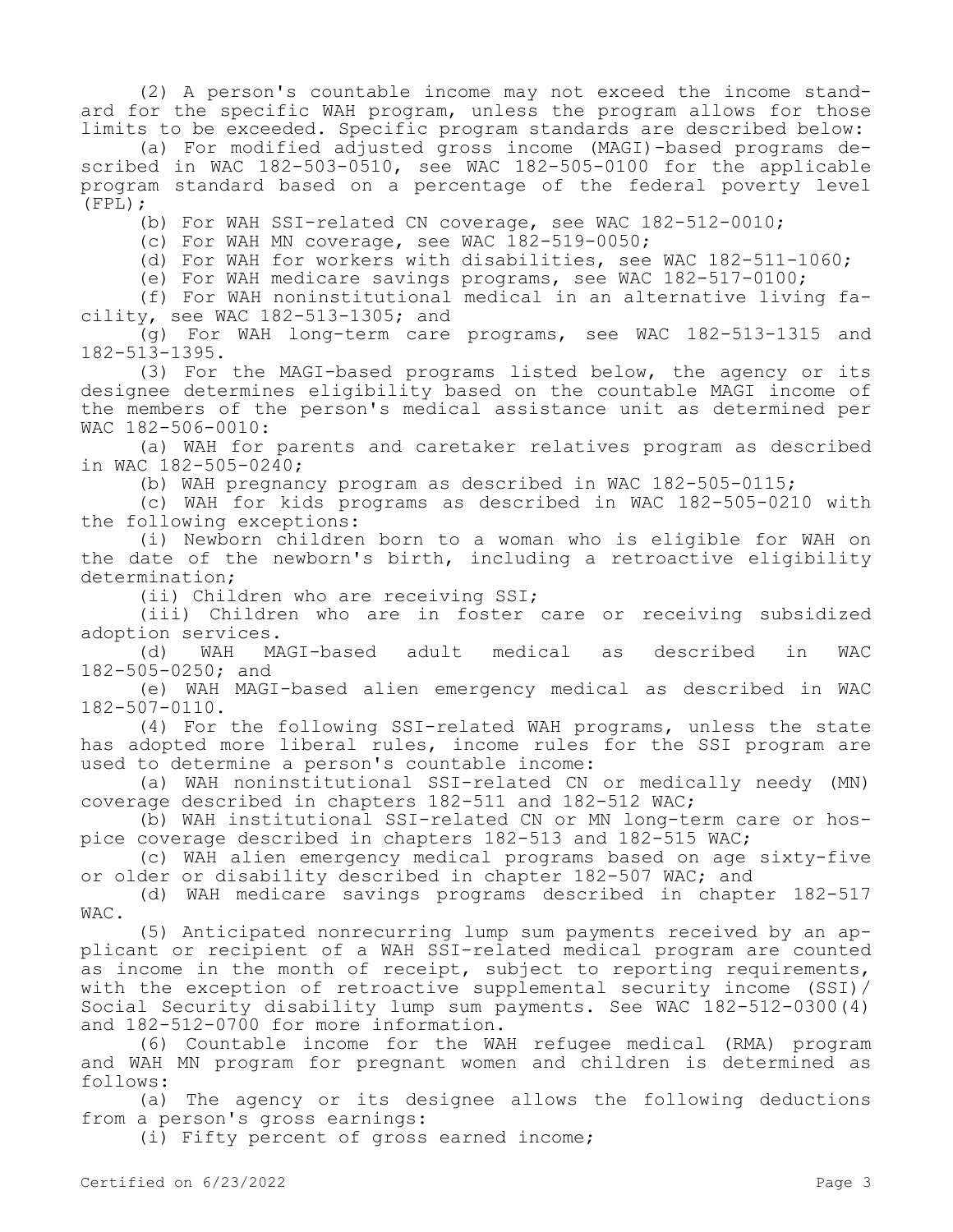(ii) Actual work-related child and dependent care expenses, which are the person's responsibility; and

(iii) Court or administratively ordered current or back support paid to meet the needs of legal dependents.

(b) Only income actually contributed to an alien client from the alien's sponsor is countable unless the sponsor signs the affidavit of support I-864 or I-864A.

(c) Nonrecurring lump sum payments are counted as income in the month of receipt and as a resource if the person retains the payment after the month of receipt (resource limits do not apply to MN coverage for pregnant women and children). For RMA, nonrecurring lump sum payments are counted as income if received in the month of application and not considered if received thereafter per WAC 182-507-0130.

(7) Countable income rules for other WAH programs that are not MAGI-based or SSI-related are described in the specific program rules listed in WAC 182-503-0510 (3)(c).

(8) Some WAH programs are not based on a person's or household's countable income but are based on a specific status or entitlement in federal rule. The rules for these deemed eligible WAH programs are described in WAC 182-503-0510(4).

[Statutory Authority: RCW 41.05.021, Patient Protection and Affordable Care Act (P.L. 111-148), 42 C.F.R. §§ 431, 435, 457, and 45 C.F.R. § 155. WSR 14-01-021, § 182-509-0001, filed 12/9/13, effective 1/9/14. WSR 11-23-091, recodified as § 182-509-0001, filed 11/17/11, effective 11/21/11. Statutory Authority: RCW 74.04.050, 74.04.057, 74.08.090, 74.09.530, 74.09.700, and 2007 c 5. WSR 08-05-018, § 388-450-0210, filed 2/12/08, effective 3/14/08. Statutory Authority: RCW 74.08.090, 74.09.530, and 74.09.415. WSR 05-23-013, § 388-450-0210, filed<br>11/4/05, effective 1/1/06. Statutory Authority: RCW 74.08.090, 11/4/05, effective 1/1/06. Statutory Authority: RCW 74.08A.100, 74.09.080, and 74.09.415. WSR 02-17-030, § 388-450-0210, filed 8/12/02, effective 9/12/02. Statutory Authority: RCW 74.08.090, 74.08A.100, and Title XIX State Plan amendment 00-008. WSR 02-03-009, § 388-450-0210, filed 1/4/02, effective 2/4/02. Statutory Authority: RCW 74.04.050, 74.04.055, 74.04.057 and 74.08.090. WSR 98-16-044, \$<br>388-450-0210, filed 7/31/98, effective 9/1/98. Formerly WAC 388-450-0210, filed 7/31/98, effective 9/1/98. Formerly WAC 388-505-0580, 388-505-0590 and 388-519-1910.]

**WAC 182-509-0220 Washington apple health—How resources are considered.** (1) A resource is any cash, other personal property, or real property that a person:

(a) Owns;

(b) Has the right, authority, or power to convert to cash (if not already cash); and

(c) Has the legal right to use for his or her support and maintenance.

(2) There is no resource limit for an applicant or recipient of the following Washington apple health (WAH) programs:

(a) WAH for workers with disabilities (HWD) program, as described in chapter 182-511 WAC;

(b) WAH foster care program (see WAC 182-505-0211);

(c) All programs that are based on modified adjusted gross income (MAGI) methodologies, as described in WAC 182-503-0510. This includes the following: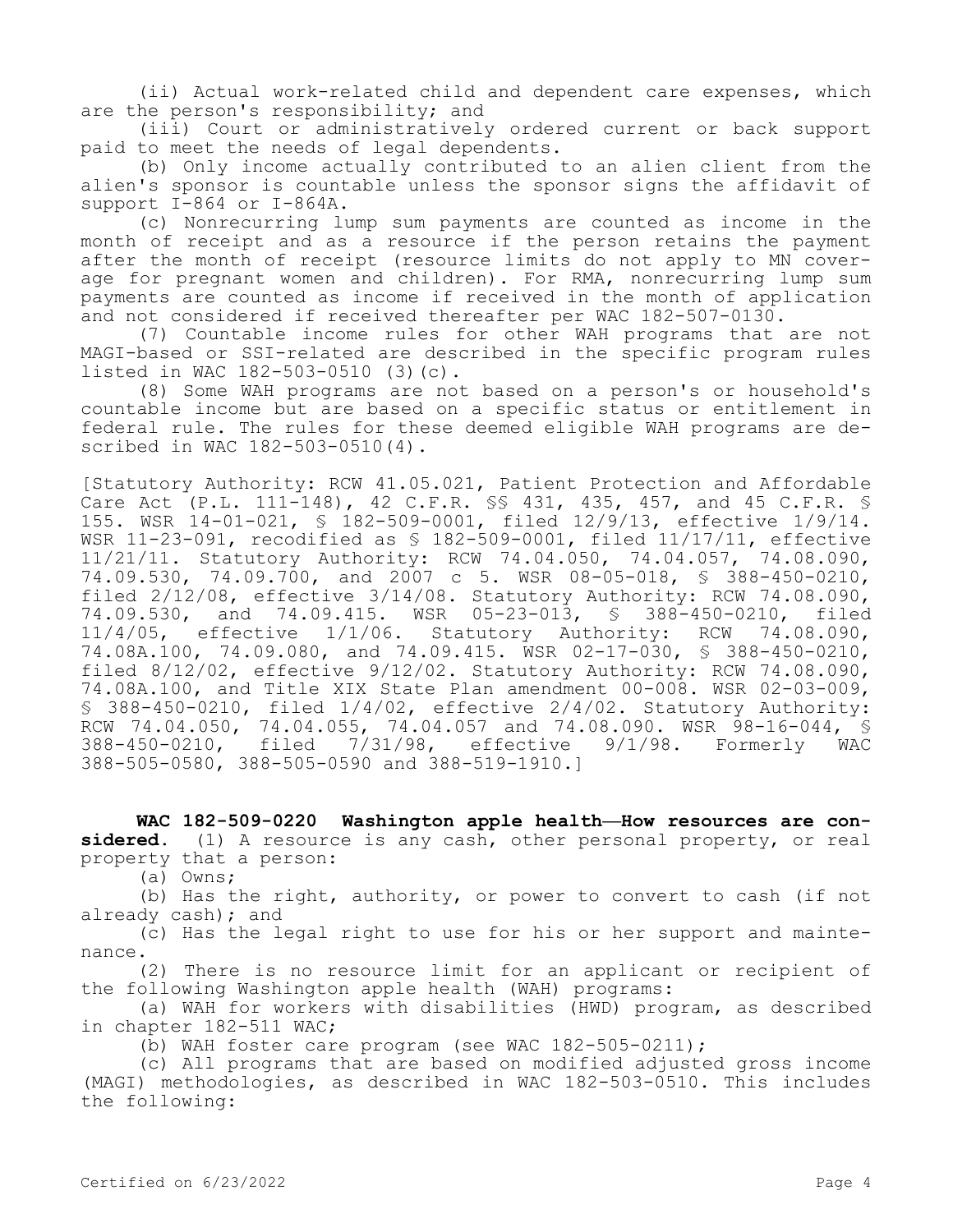(i) WAH for parents and caretaker relatives (see WAC 182-505-0240);

(ii) WAH for pregnant women (see WAC 182-505-0115);

 $(iii)$  WAH for kids (see WAC 182-505-0210);

(iv) Premium-based WAH for kids (see WAC 182-505-0215);

(v) WAH long-term care for children and adults (see WAC 182-514-0230);

(vi) WAH for MAGI-based adult coverage (see WAC 182-505-0250); and

(vii) WAH MAGI-based adult alien emergency medical (see WAC 182-507-0110).

(3) For all other WAH programs, the resource limits and exclusions can be found in the following chapters:

(a) WAH SSI-related medical (see chapter 182-512 WAC);

(b) WAH long-term care (see chapters 182-513 and 182-515 WAC);

(c) SSI-related WAH alien medical program (see chapter 182-507 WAC) :

(d) Medicare savings program (see WAC 182-517-0310);

(e) WAH for refugees (see WAC 182-507-0130); and

(f) Medical care services (see WAC 182-509-0200).

(4) The agency or its designee determines how trusts, annuities and life estates affect eligibility for WAH coverage for the programs listed in subsections (3)(a) through (f) of this section by following the rules described in chapter 182-516 WAC.

(5) Receipt of money by a member of a federally recognized tribe from exercising federally protected rights or extraction of protected resources, such as fishing, shell-fishing, or selling timber, is considered conversion of an exempt resource during the month of receipt. Any amounts remaining from the conversion of this exempt resource on the first of the month after the month of receipt will remain exempt if the funds were used to purchase another exempt resource. Any amounts remaining in the form of countable resources (such as in checking or savings accounts) on the first of the month after receipt, will be added to other countable resources for eligibility determinations when a resource determination is required by the specific WAH program. If no resource determination is required by the specific WAH program, eligibility is not affected.

[Statutory Authority: RCW 41.05.021, Patient Protection and Affordable Care Act (P.L. 111-148), 42 C.F.R. §§ 431, 435, 457, and 45 C.F.R. § 155. WSR 14-01-021, § 182-509-0220, filed 12/9/13, effective 1/9/14.]

**WAC 182-509-0300 Modified adjusted gross income (MAGI).** (1) The agency uses the modified adjusted gross income (MAGI) methodology to determine eligibility for MAGI-based Washington apple health programs described in WAC 182-509-0305.

(2) MAGI methodology is described in WAC 182-509-0300 through 182-509-0375. Generally, MAGI includes adjusted gross income (as determined by the Internal Revenue Code (IRC)) increased by:

(a) Any amount of foreign income excluded from gross income under Section 911 of the IRC;

(b) Any amount of interest received or accrued by the taxpayer during the taxable year which is exempt from tax; and

(c) Any amount of Title II Social Security income or Tier 1 Railroad Retirement income which is excluded from gross income under Section 86 of the IRC.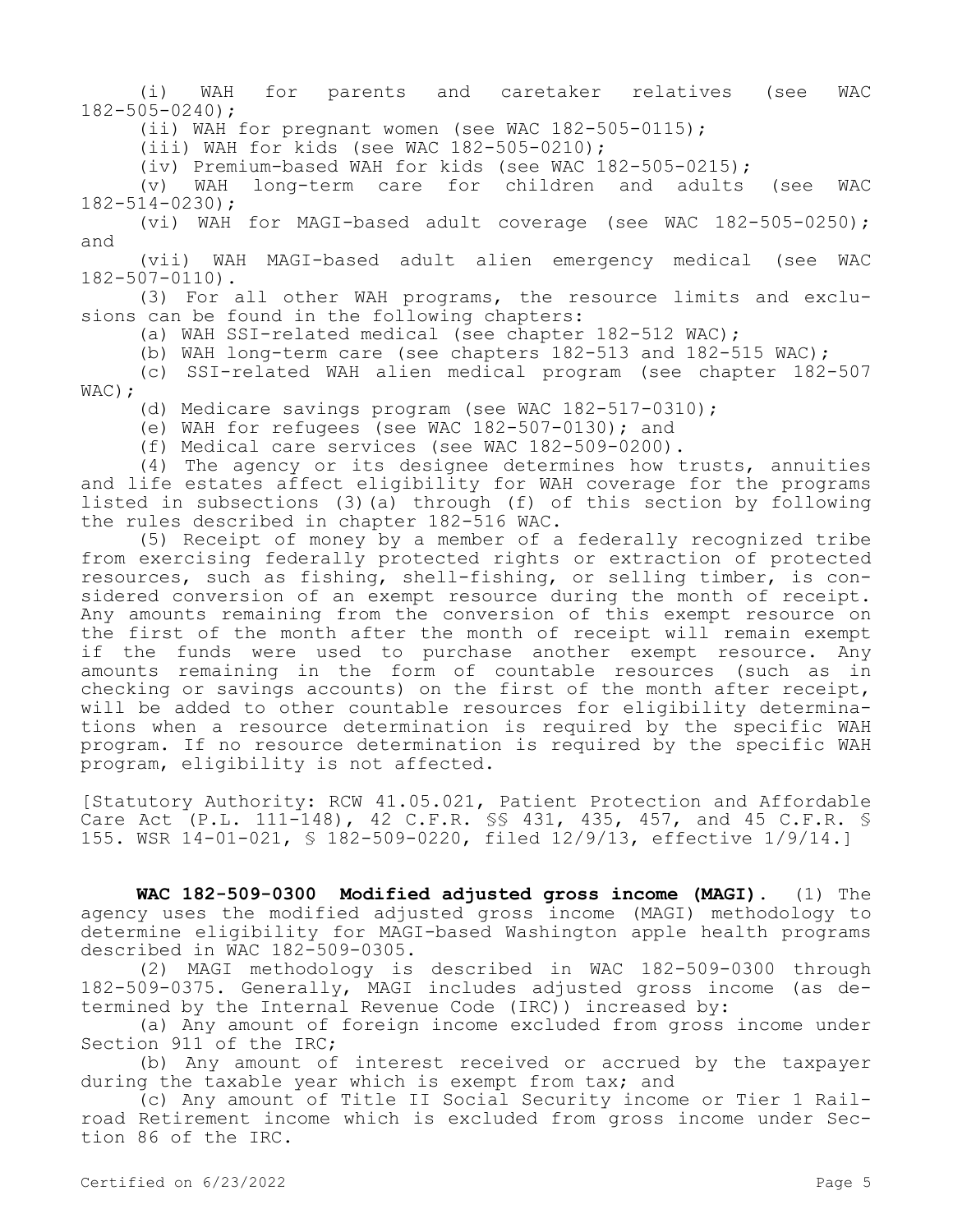(3) When calculating a person's eligibility for the programs listed in WAC 182-509-0305, the agency uses the person's MAGI income with the following exceptions:

(a) Scholarships or fellowship grants described in WAC 182-509-0335 used for education purposes are excluded from income;

(b) Income received by American Indian/Alaskan Native individuals described in WAC 182-509-0340 is excluded from income;

(c) Any income received as a lump sum as described in WAC 182-509-0375 is counted as income only in the month in which it is received; and

(d) Income received by a child age eighteen or younger or a tax dependent as described in WAC 182-509-0360 is excluded from income.

(4) Countable MAGI income is reduced by an amount equal to five percentage points of the federal poverty level (FPL) based on household size to determine net income except that there is no such reduction of countable MAGI income for parents or caretaker relatives with an eligible dependent child (as described in WAC 182-509-0305(1)). Net income is compared to the applicable standard described in WAC 182-505-0100.

(5) When calculating a person's eligibility for MAGI-based programs listed in WAC 182-509-0305, the agency determines the medical assistance unit for each person according to WAC 182-506-0010 and 182-506-0012.

[Statutory Authority: RCW 41.05.021 and 41.05.160. WSR 20-17-136, § 182-509-0300, filed 8/18/20, effective 9/18/20. Statutory Authority: RCW 41.05.021, 41.05.160, P.L. 111-148, 42 C.F.R. §§ 431, 435, 457, and 45 C.F.R. § 155. WSR 14-21-040, § 182-509-0300, filed 10/7/14, effective 11/7/14. Statutory Authority: RCW 41.05.021, P.L. 111-148, 42 C.F.R. §§ 431, 435, 457, and 45 C.F.R. § 155. WSR 14-01-021, § 182-509-0300, filed 12/9/13, effective 1/9/14.]

**WAC 182-509-0305 MAGI income—Persons subject to the modified adjusted gross income (MAGI) methodology.** (1) Eligibility for Washington apple health for the following people is determined using the modified adjusted gross income (MAGI) methodology described in WAC 182-509-0300:

(a) Parents or caretaker relatives with an eligible dependent child (described in WAC 182-503-0565) whose net countable income is below 54 percent of the federal poverty level (FPL) as described in WAC 182-505-0240.

(b) Parents or caretaker relatives with an eligible dependent child whose net countable income exceeds the standard described in (a) of this subsection but is at or below 133 percent FPL as described in WAC 182-505-0250 and 182-507-0110.

(c) Adults with no eligible dependent child with net countable income at or below 133 percent FPL as described in WAC 182-505-0250 and 182-507-0110.

(d) Pregnant people whose net countable income, based on a household size that includes any unborn children, is below 193 percent FPL at the time of application, as described in WAC 182-505-0115.

(e) People within the 12-month postpartum period beginning the month after the pregnancy ends whose net countable income is below 193 percent FPL at the time of application, as described in WAC 182-505-0115.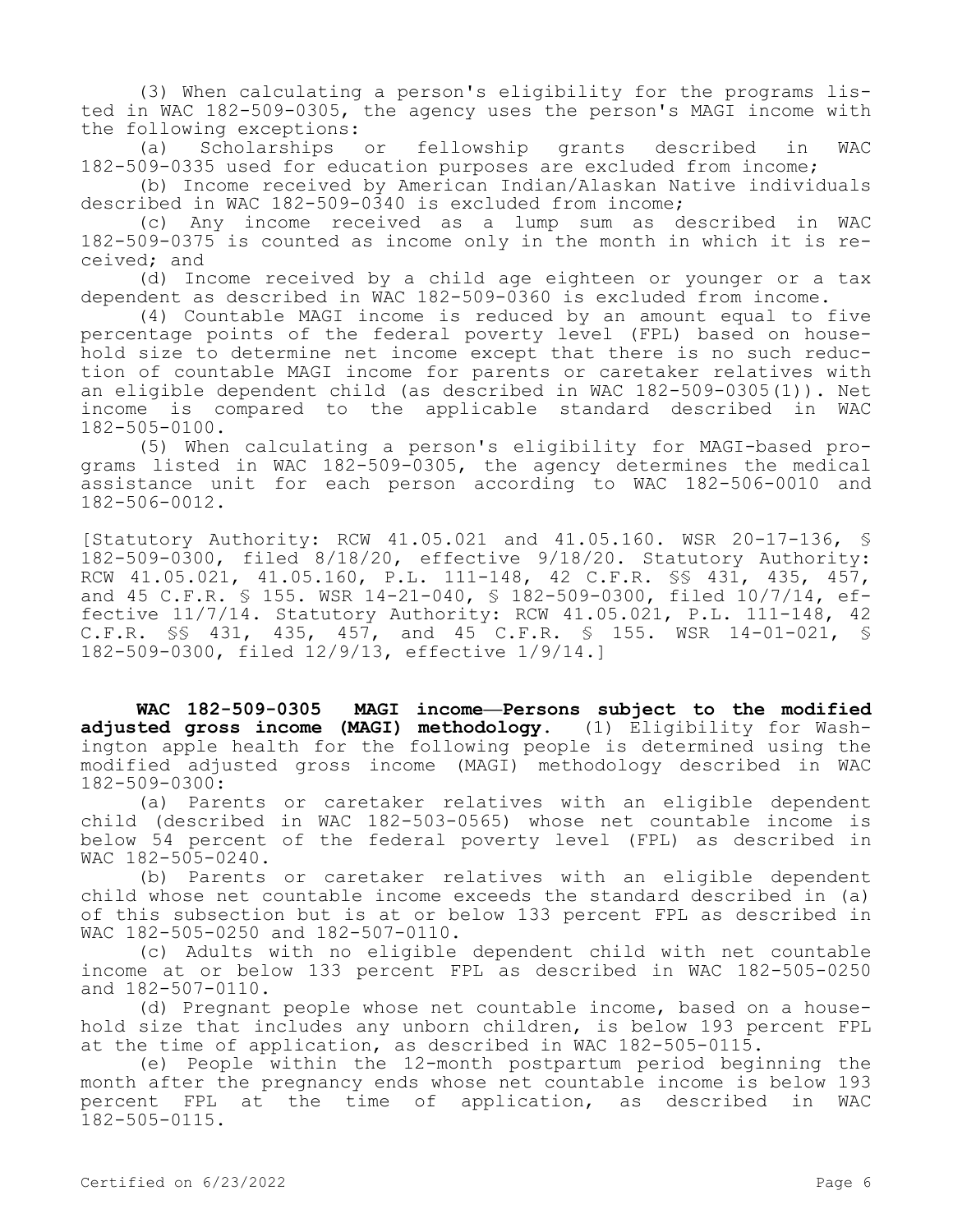(f) Children age 18 or younger in households with net countable income which is below 210 percent FPL, as described in WAC 182-505-0210 (3)(a).

(g) Children age 18 or younger in households with net countable income that is between 210 percent and 312 percent FPL, as described in WAC 182-505-0215. Children who are eligible under this section are subject to premiums as described in WAC 182-505-0225.

(2) Household size for a person who is subject to MAGI income methodologies is determined according to WAC 182-506-0010.

[Statutory Authority: RCW 41.05.021 and 41.05.160. WSR 22-12-033, § 182-509-0305, filed 5/24/22, effective 6/24/22. Statutory Authority: RCW 41.05.021, Patient Protection and Affordable Care Act (P.L. 111-148), 42 C.F.R. §§ 431, 435, 457, and 45 C.F.R. § 155. WSR 14-01-021, § 182-509-0305, filed 12/9/13, effective 1/9/14.]

**WAC 182-509-0310 MAGI income—Timing of income.** For purposes of determining eligibility for modified adjusted gross income (MAGI)– based Washington apple health (WAH) (see WAC 182-509-0300):

(1) The agency uses a point-in-time estimate to determine a person's countable income.

(2) Point-in-time means that the income is received, or is likely to be received, in the month in which the person submits an application or renewal for WAH, or the month in which the agency completes a redetermination of coverage, with the following provisions:

(a) When a person is paid less frequently than on a monthly basis, (for example, they are self-employed), the agency uses an average to calculate the monthly amount. The average is calculated by:

(i) Adding the total income for representative period of time;

(ii) Dividing by the number of months in the time frame; and

(iii) Using the result as a monthly average.

(b) When a person is paid more frequently than on a monthly basis, the agency uses the following budgeting method to calculate a monthly amount:

(i) If the person is paid weekly, the agency multiplies weekly expected income by 4.3;

(ii) If the person is paid every other week, the agency multiplies expected income by 2.15.

(c) If the person's current income does not represent his or her projected income as evidenced by clear indications of future changes in income, the agency permits the person to estimate a monthly amount by averaging income over a representative period of time.

(3) If the person normally gets the income:

(a) On a specific day, the agency counts it as available on that date.

(b) Monthly or twice monthly and pay dates change due to a reason beyond the person's control, such as a weekend or holiday, it is counted in the month it would normally be received.

(c) Weekly or every other week and pay dates change due to a reason beyond the person's control, it is counted in the month it would normally be received.

(4) For information about how income is verified, see WAC 182-503-0050.

(5) If the person reports a change in income as required under WAC 182-504-0105 and the change is expected to last for two months or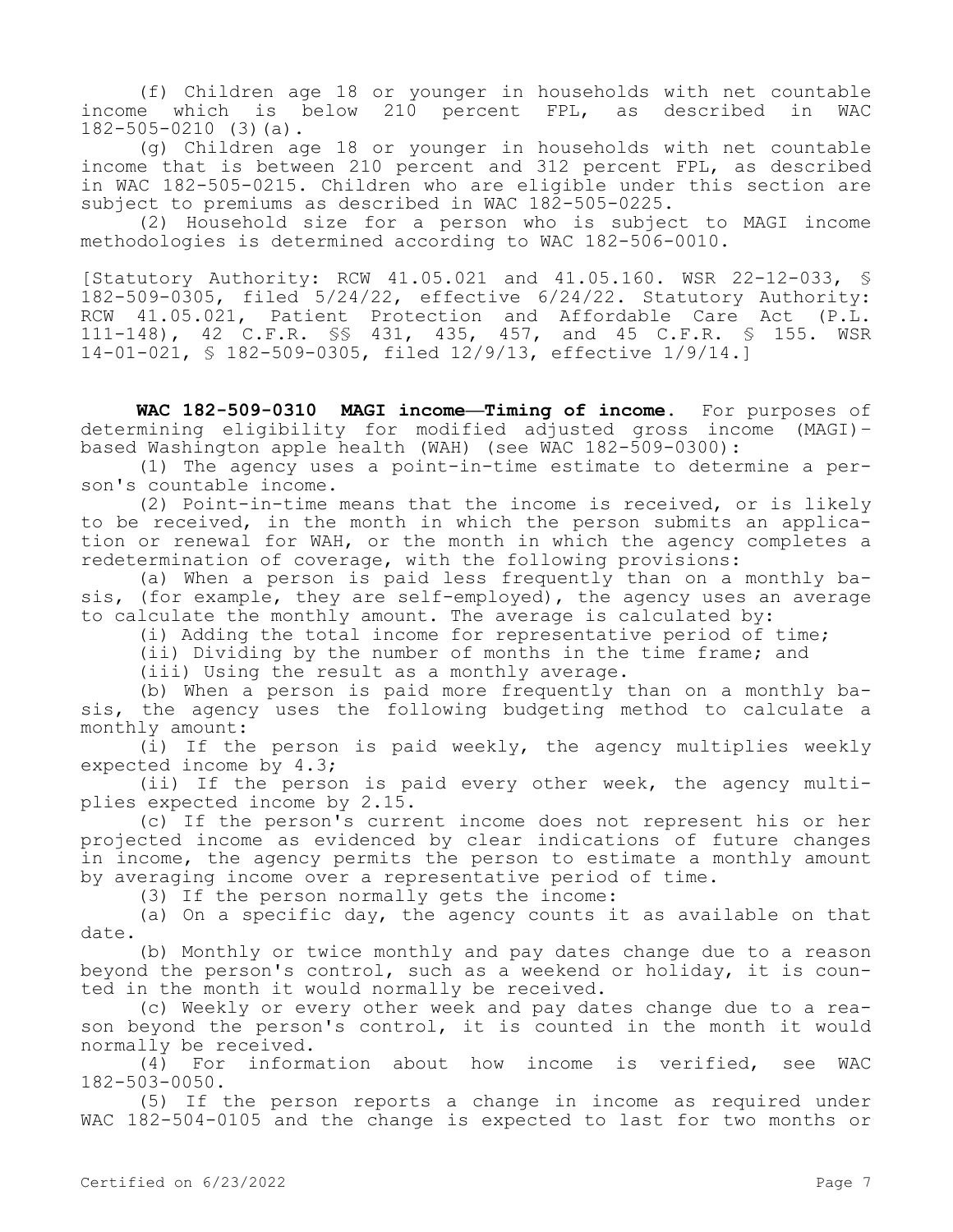longer, the agency updates the estimate of income based on this change, unless the person receives categorically needy WAH coverage as a pregnant woman or child.

[Statutory Authority: RCW 41.05.021, Patient Protection and Affordable Care Act (P.L. 111-148), 42 C.F.R. §§ 431, 435, 457, and 45 C.F.R. § 155. WSR 14-01-021, § 182-509-0310, filed 12/9/13, effective 1/9/14.]

**WAC 182-509-0315 MAGI income—Ownership of income.** (1) For purposes of determining eligibility for modified adjusted gross income (MAGI)–based Washington apple health (WAH) (see WAC 182-509-0300) income is considered available to a person if:

(a) An individual in the person's medical assistance unit receives or can reasonably predict that he or she will receive the income.

(b) The income must be counted based on rules under chapter 182-509 WAC.

(c) The person has control over the income, which means the income is available to them. If the person has a representative payee, protective payee, or other individual who manages the income on the person's behalf, it is considered as if the person has control over this income.

(d) The person can use the income to meet current needs.

(2) Income that is included in the person's taxable gross income which is required to be reported to the Internal Revenue Service (IRS) is considered as available even if it is paid to someone else or withheld to pay a garnishment, lien or other obligation. (For example, a person manages a block of apartments and lives in one of the apartments. The employer withholds a portion of the person's monthly wages as rent due for the apartment in which he resides. The income that is counted is the gross amount prior to the deduction for rent.)

(3) The agency may conduct post-eligibility reviews of health care applications as described in WAC 182-503-0050. Upon request by the agency, a person must provide proof about a type of income, including submitting clarification on:

- (a) Who owns the income;
- (b) Who has legal control of the income;
- (c) The amount of the income; or
- (d) If the income is available.

[Statutory Authority: RCW 41.05.021, Patient Protection and Affordable Care Act (P.L. 111-148), 42 C.F.R. §§ 431, 435, 457, and 45 C.F.R. § 155. WSR 14-01-021, § 182-509-0315, filed 12/9/13, effective 1/9/14.]

**WAC 182-509-0320 MAGI income—Noncountable income.** For purposes of determining eligibility for modified adjusted gross income (MAGI)– based Washington apple health (see WAC 182-509-0300):

(1) Some types of income are not counted when determining eligibility for MAGI-based apple health. Under the MAGI income methodology described in WAC 182-509-0300, income is not counted if the Internal Revenue Service (IRS) permits it to be excluded or deducted for purposes of determining the tax liability of a person. (See 26 U.S.C. Sections 62(a) and 101-140.)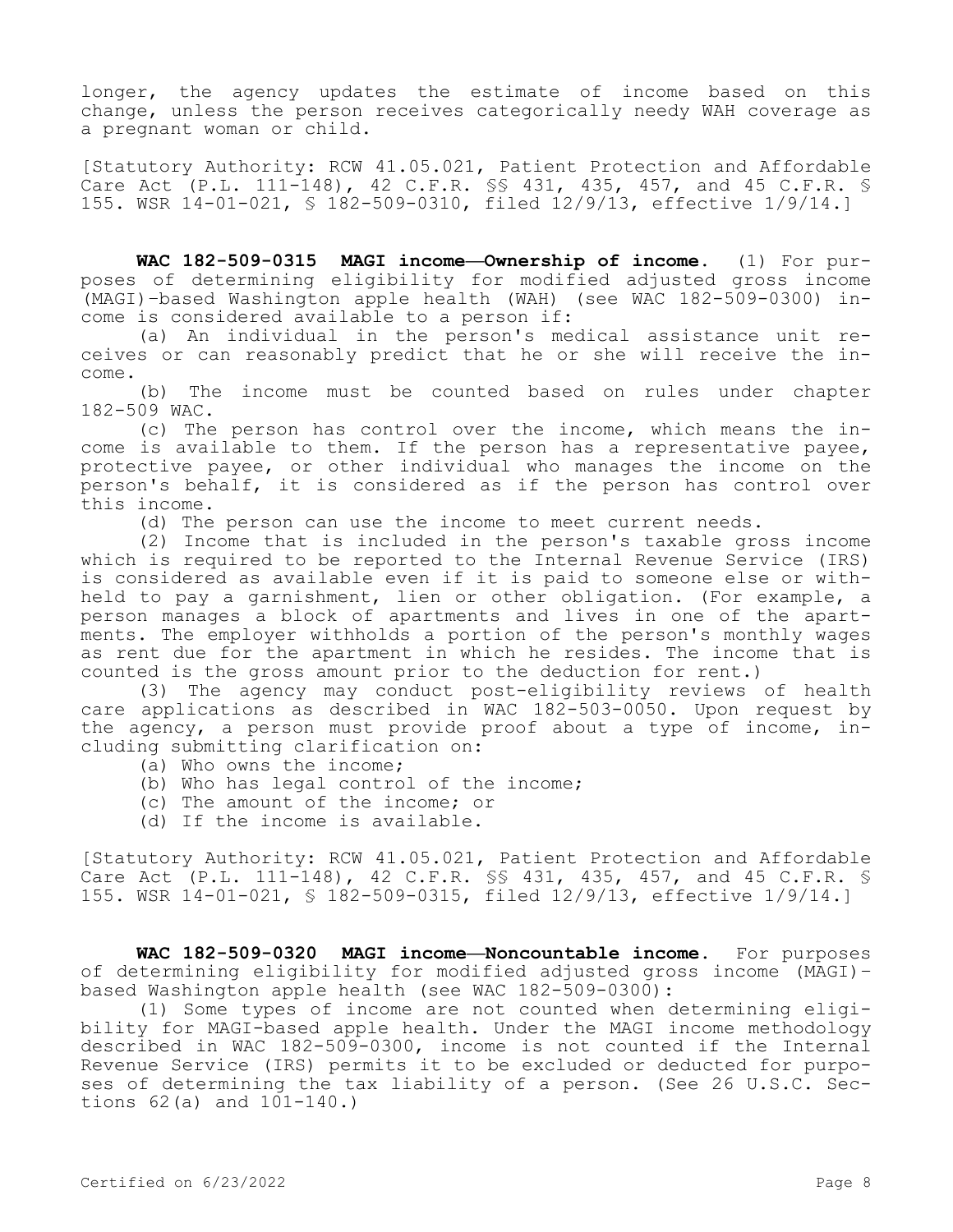(2) Examples of income that are not counted include, but are not limited to:

(a) Bona fide loans, except certain student loans as specified under WAC 182-509-0335;

(b) Federal income tax refunds and earned income tax credit payments for up to twelve months from the date received;

(c) Child support payments received by any person included in household size under WAC 182-506-0010;

(d) Nontaxable time loss benefits or other compensation received for sickness or injury, such as benefits from the department of labor and industries (L&I) or a private insurance company;

(e) Title IV-E and state foster care and adoption support maintenance payments;

(f) Veteran's benefits including, but not limited to, disability compensation and pension payments for disabilities paid to the veteran or family members; education, training and subsistence; benefits under a dependent-care assistance program for veterans, housebound allowance and aid and attendance benefits;

(g) Money withheld from a benefit to repay an overpayment from the same income source;

(h) One-time payments issued under the Department of State or Department of Justice reception and replacement programs, such as Voluntary Agency (VOLAG) payments;

(i) Nontaxable income from employment and training programs;

(j) Any portion of income used to repay the cost of obtaining that income source;

(k) Insurance proceeds or other income received as a result of being a Holocaust survivor;

(l) Federal economic stimulus payments that are excluded for federal and federally assisted state programs;

(m) Income from a sponsor given to a sponsored immigrant;

(n) Fringe benefits provided on a pretax basis by an employer, such as transportation benefits or moving expenses;

(o) Employer contributions to certain pretax benefits funded by an employee's elective salary reduction, such as amounts for a flexible spending account;

(p) Distribution of pension payments paid by the employee (such as premiums or contributions) that were previously subject to tax;

(q) Gifts as described in IRS *Publication 559: Survivors, Executors, and Administrators*;

(r) Cash or noncash inheritances, except that the agency counts income produced by an inheritance;

(s) Death benefits from life insurance and certain benefits paid for deaths that occur in the line of duty; and

(t) Other payments that are excluded from income under state or federal law.

(3) Income received from other agencies or organizations as needs-based assistance is not countable income under this section.

(a) "Needs-based" means eligibility for the program is based on having limited income, or resources, or both. Examples of needs-based assistance are:

(i) Clothing;

(ii) Food;

(iii) Household supplies;

(iv) Medical supplies (nonprescription);

(v) Personal care items;

(vi) Shelter;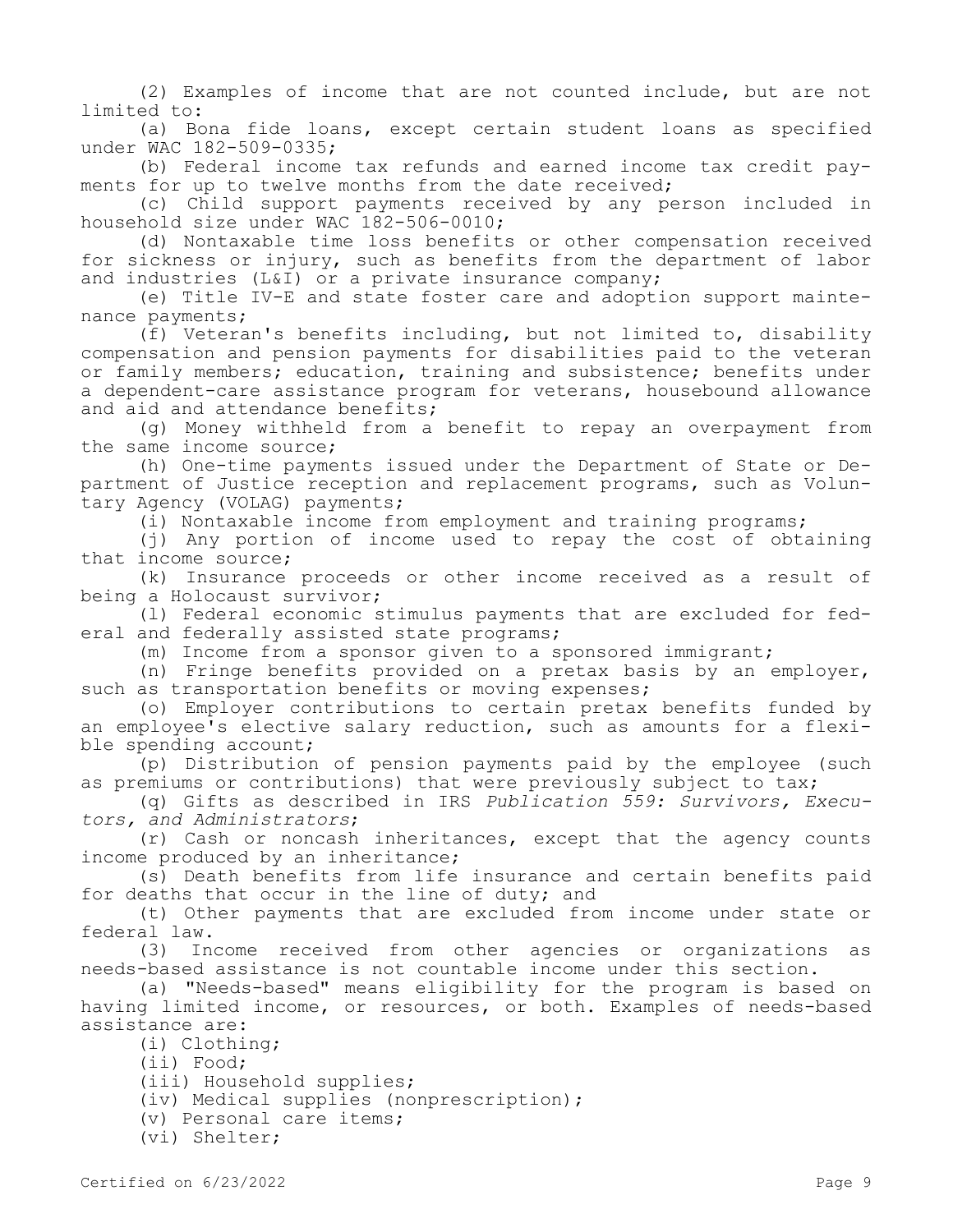(vii) Transportation; and

(viii) Utilities (e.g., lights, cooking fuel, the cost of heating or heating fuel).

(b) Needs-based cash programs include, but are not limited to, the following apple health programs:

(i) Diversion cash assistance (DCA);

(ii) Temporary assistance for needy families (TANF);

(iii) State family assistance (SFA);

(iv) Pregnant women's assistance (PWA);

(v) Refugee cash assistance (RCA);

(vi) Aged, blind, disabled cash assistance (ABD); and

(vii) Supplemental security income (SSI).

[Statutory Authority: RCW 41.05.021 and 41.05.160. WSR 20-17-136, § 182-509-0320, filed 8/18/20, effective 9/18/20. Statutory Authority: RCW 41.05.021, Patient Protection and Affordable Care Act (P.L. 111-148), 42 C.F.R. §§ 431, 435, 457, and 45 C.F.R. § 155. WSR 14-01-021, § 182-509-0320, filed 12/9/13, effective 1/9/14.]

**WAC 182-509-0325 MAGI income—Unearned income.** For purposes of determining eligibility for modified adjusted gross income (MAGI)– based Washington apple health (WAH) (see WAC 182-509-0300):

(1) Unearned income is income received from a source other than employment or self-employment. Examples of unearned income include, but are not limited to:

(a) Tier 1 Railroad Retirement;

(b) Unemployment compensation, except as described in WAC 182-509-0320;

(c) Title II Social Security benefits (including retirement benefits, disability benefits, and benefits for survivors);

(d) Rental income;

(e) Pensions, IRAs, military retirement and annuity payments, except as described in WAC 182-509-0320;

(f) Dividend payments from stocks or shares held in companies; and

(g) Per capita distributions from gaming made by a tribe (see WAC 182-509-0340).

(2) When the unearned income must be counted, the agency counts the gross amount before any taxes or premiums are taken out.

(3) See WAC 182-509-0320 for examples of unearned income that are not counted.

[Statutory Authority: RCW 41.05.021, Patient Protection and Affordable Care Act (P.L. 111-148), 42 C.F.R. §§ 431, 435, 457, and 45 C.F.R. § 155. WSR 14-01-021, § 182-509-0325, filed 12/9/13, effective 1/9/14.]

**WAC 182-509-0330 MAGI income—Earned income.** For purposes of determining eligibility for modified adjusted gross income (MAGI)– based Washington apple health (WAH) (see WAC 182-509-0300):

(1) Earned income is income received from working. This includes, but is not limited to:

- (a) Wages;
- (b) Salaries;
- (c) Tips;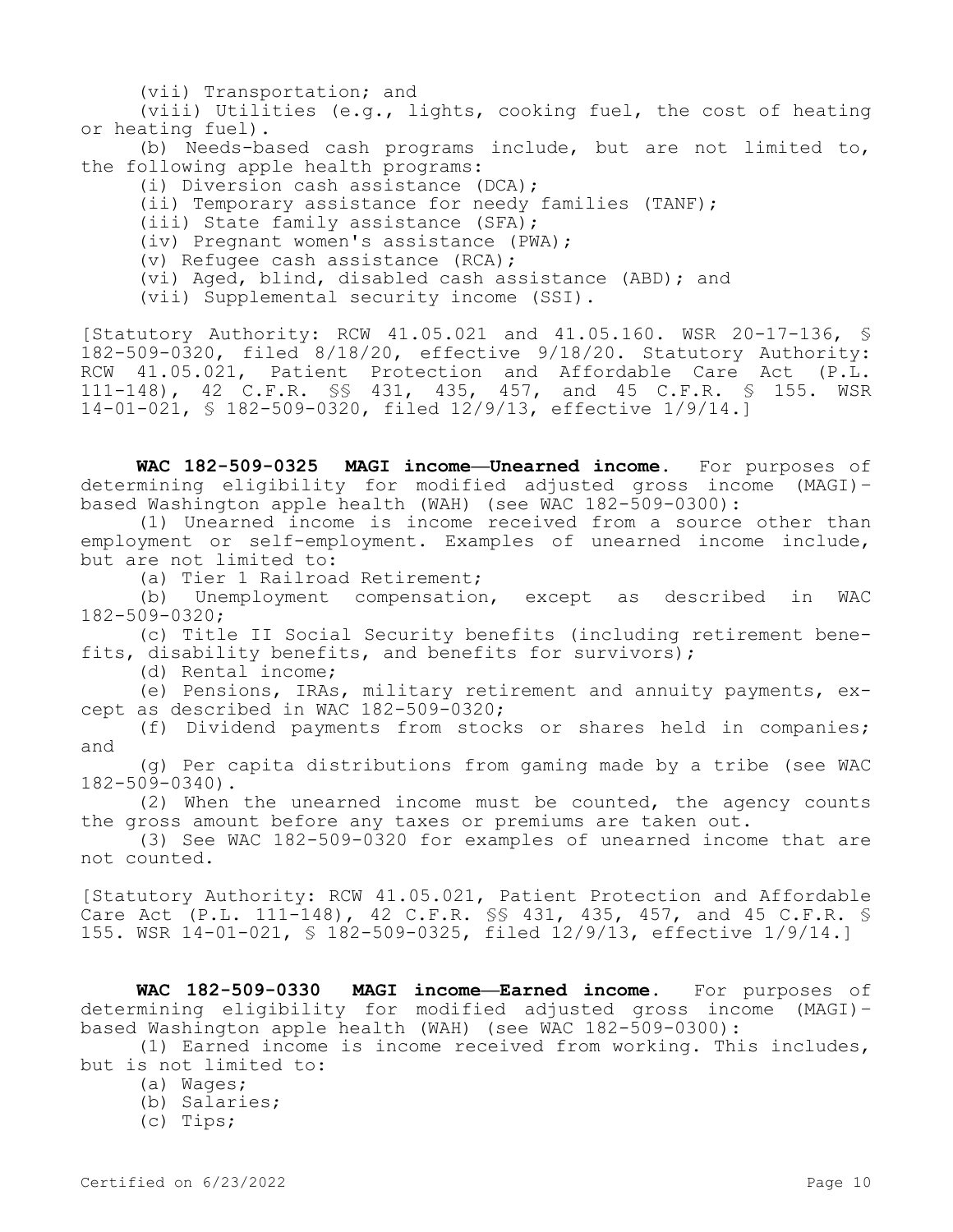(d) Commissions;

(e) Profits from self-employment activities as described in WAC 182-509-0365; and

(f) One-time payments for work done over a period of time, if the income is received in the month of application.

(2) When earned income must be counted, the agency computes the countable amount based on deductions from income allowed by the Internal Revenue Service when determining a person's tax liability.

(3) See WAC 182-509-0370 for information on how self-employment income is counted.

[Statutory Authority: RCW 41.05.021, Patient Protection and Affordable Care Act (P.L. 111-148), 42 C.F.R. §§ 431, 435, 457, and 45 C.F.R. § 155. WSR 14-01-021, § 182-509-0330, filed 12/9/13, effective 1/9/14.]

**WAC 182-509-0335 MAGI income—Educational benefits.** For purposes of determining eligibility for modified adjusted gross income (MAGI)–based Washington apple health (see WAC 182-509-0300), the agency or its designee does not count educational benefits as income when they are used for education expenses, unless the educational benefits are used for living expenses. Examples include, but are not limited to:

(1) Educational assistance in the form of grants or loans issued under Title IV of the Higher Education Amendments (Title IV - HEA) or through a program administered by the Department of Education (DOE), such as:

- (a) Pell grants (Title IV);
- (b) Stafford loans (Title IV);
- (c) Perkins loan program (Title IV);
- (d) State need grant program (Title IV);
- (e) Training programs administered by the Department of Education (DOE).

(2) Payments received for education, training, or subsistence under any law administered by the department of Veteran's Affairs (VA).

(3) Student financial assistance provided under the Bureau of Indian Affairs education programs.

(4) Educational assistance in the form of grants or loans under the Carl D. Perkins Vocational and Applied Technology Education Act, P.L. 101-392.

- (5) Work study income including:
- (a) Federal or state work study income; and
- (b) WorkFirst work study income.
- (6) Payments to service academy cadets at a military academy.

(7) Payments for the purposes of tuition made on behalf of the individual to an educational organization for the education or training of such individual.

[Statutory Authority: RCW 41.05.021 and 41.05.160. WSR 20-17-136, § 182-509-0335, filed 8/18/20, effective 9/18/20. Statutory Authority: RCW 41.05.021, Patient Protection and Affordable Care Act (P.L. 111-148), 42 C.F.R. §§ 431, 435, 457, and 45 C.F.R. § 155. WSR 14-01-021, § 182-509-0335, filed 12/9/13, effective 1/9/14.]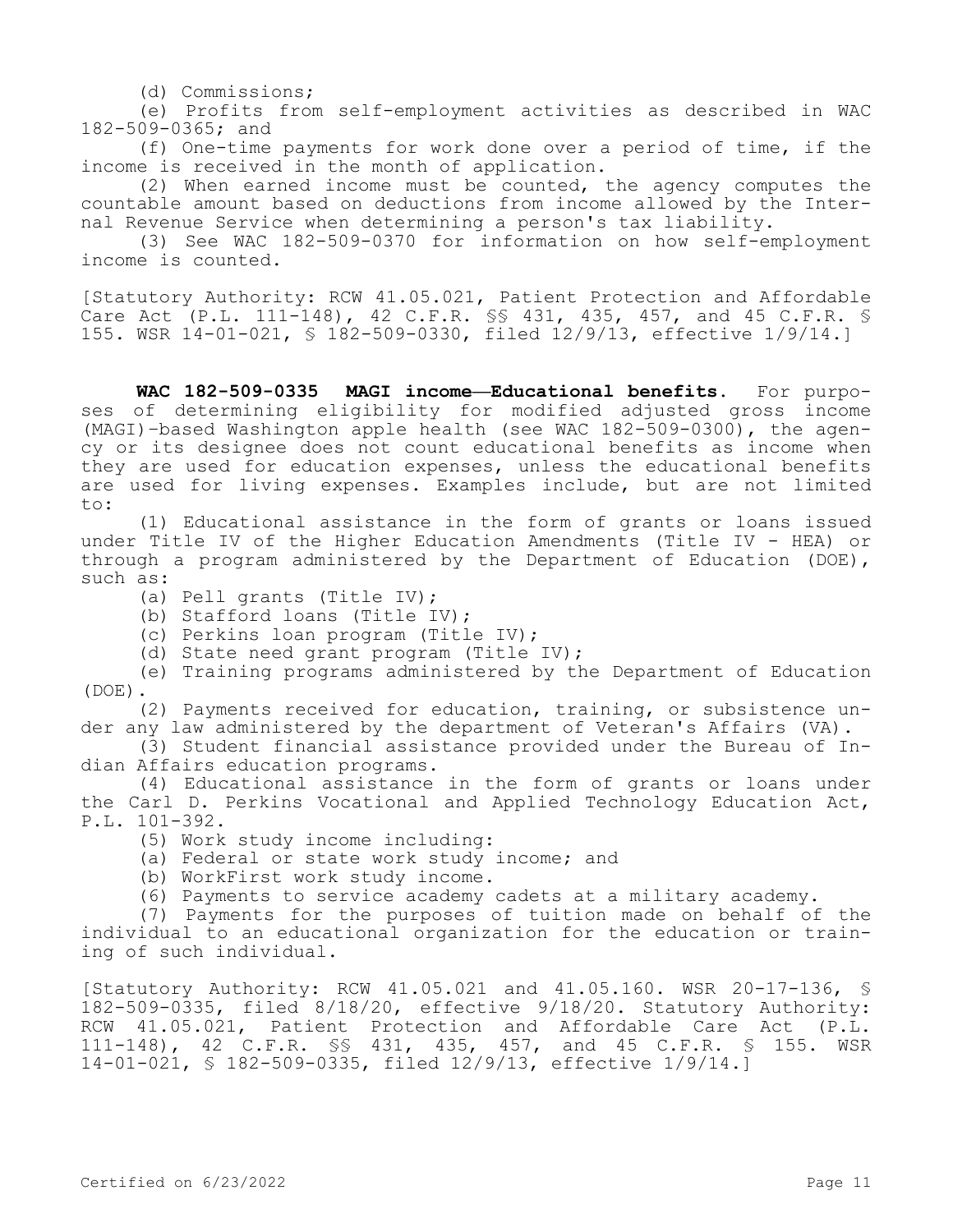## **WAC 182-509-0340 MAGI income—American Indian/Alaska Native ex-**

**cluded income.** For the purposes of determining eligibility of American Indians/Alaska Natives for modified adjusted gross income (MAGI) based Washington apple health (WAH) (see WAC 182-509-0300), the agency excludes from MAGI the following:

(1) Distributions from Alaska Native corporations and settlement trusts;

(2) Distributions from any property held in trust, subject to federal restrictions, located within the most recent boundaries of a prior federal reservation, or otherwise under the supervision of the Secretary of the Interior;

(3) Distributions and payments from rents, leases, rights of way, royalties, usage rights, or natural resource extraction and harvest from:

(a) Rights of ownership or possession in any lands described in (b) of this subsection; or

(b) Federally protected rights regarding off-reservation hunting, fishing, gathering, or usage of natural resources.

(4) Distributions resulting from real property ownership interests related to natural resources and improvements that are:

(a) Located on or near a reservation or within the most recent boundaries of a prior federal reservation; or

(b) Resulting from the exercise of federally protected rights relating to such real property ownership interests.

(5) Payments resulting from ownership interests in or usage rights to items that have unique religious, spiritual, traditional, or cultural significance or rights that support subsistence or a traditional lifestyle according to applicable tribal law or custom;

(6) Student financial assistance provided under the Bureau of Indian Affairs education programs; and

(7) Any other applicable income exclusion as provided by federal law, regulation, or rule, including the Internal Revenue Code, treasury regulations, and Internal Revenue Service revenue rulings, revenue procedures, notices, and other official tax guidance.

[Statutory Authority: RCW 41.05.021 and Patient Protection and Affordable Care Act (P.L. 111-148), 42 C.F.R. §§ 431, 435, 457, and 45 C.F.R. § 155. WSR 14-01-102, § 182-509-0340, filed 12/18/13, effective 1/18/14.]

**WAC 182-509-0360 MAGI income—How the income of a child age eighteen or younger or a tax dependent is counted.** The medicaid agency determines what income is counted when determining eligibility for modified adjusted gross income (MAGI)–based Washington apple health under WAC 182-509-0300.

(1) When determining countable income for persons described in subsections (2) through (4) of this section, the countable income of a child age eighteen or younger or of a tax dependent is included only when it meets the threshold required for tax filing under 26 U.S.C. Sec. 6012 (a)(1). For purposes of this section, countable income of a child or tax dependent does not include Social Security dependent benefits.

(2) Determining countable income of a tax filer. The countable income of a tax filer includes the countable income of each member in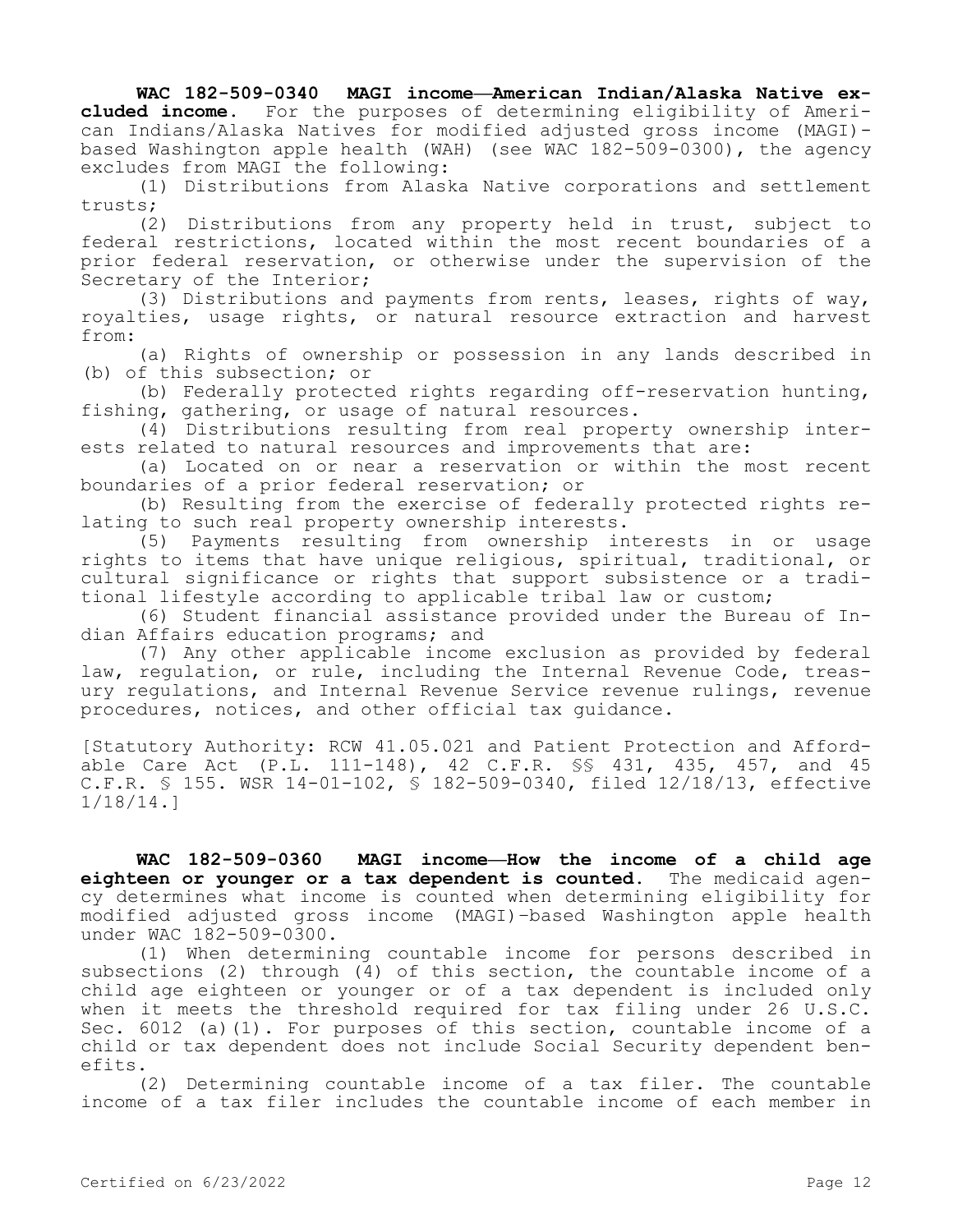the tax filer's medical assistance unit (MAU) under WAC 182-506-0012(1).

(3) Determining countable income of a tax dependent. The countable income of a tax dependent includes the countable income of each member in the tax dependent's MAU under WAC 182-506-0012(2).

(4) Determining countable income of a nonfiler. The countable income of a nonfiler, including a person considered a nonfiler under WAC 182-506-0012 (2)(b)(ii), includes the countable income of each member in the nonfiler's MAU under WAC 182-506-0012(3).

[Statutory Authority: RCW 41.05.021 and 41.05.160. WSR 17-02-001, § 182-509-0360, filed 12/21/16, effective 1/21/17. Statutory Authority: RCW 41.05.021, Patient Protection and Affordable Care Act (P.L. 111-148), 42 C.F.R. §§ 431, 435, 457, and 45 C.F.R. § 155. WSR 14-01-021, § 182-509-0360, filed 12/9/13, effective 1/9/14.]

**WAC 182-509-0365 MAGI income—Self-employment income.** For purposes of determining eligibility for modified adjusted gross income (MAGI)–based Washington apple health (see WAC 182-509-0300):

(1) Self-employment income is income earned by a person from running a business, performing a service, selling items that are made, or reselling items with the intent to make a profit, after deducting allowable IRS self-employment expenses. This income can be earned if the person is carrying on a trade or business as a sole proprietor or an independent contractor; a member of a partnership that carries on a trade or business; or otherwise in business for themselves (including a part-time business). Examples of self-employment business structures include, but are not limited to:

(a) Sole proprietorship - An unincorporated business owned by one person.

(b) Partnership - A relationship between two or more people who conduct a trade or business.

(c) Corporation - An entity that conducts business, realizes net income or loss, pays taxes, and distributes profits to shareholders.

(d) S corporation - Similar to a corporation, but this structure passes corporate income, losses, deductions, and credits through to the shareholders for federal tax purposes.

(e) Limited liability company (LLC) - An entity formed by one or more people or entities through a special written agreement that details the organization of the LLC.

(2) Self-employment income is counted as earned income as described in WAC 182-509-0330, except when it is earned by a child or tax dependent and the income is below the filing threshold, as described in WAC 182-509-0360(1).

(3) A person is considered to be self-employed if they earn income without having an employer/employee relationship with the individual who pays the income. Self-employed people do not work for a specific employer who pays them a consistent salary or wage. Factors to consider are whether:

(a) The person has primary control or has the right to control what they do and how they do their job;

(b) The business aspects of the person's job are controlled by the person and not the payer (this includes things like how the person is paid, whether expenses are reimbursed, or who provides tools/ supplies);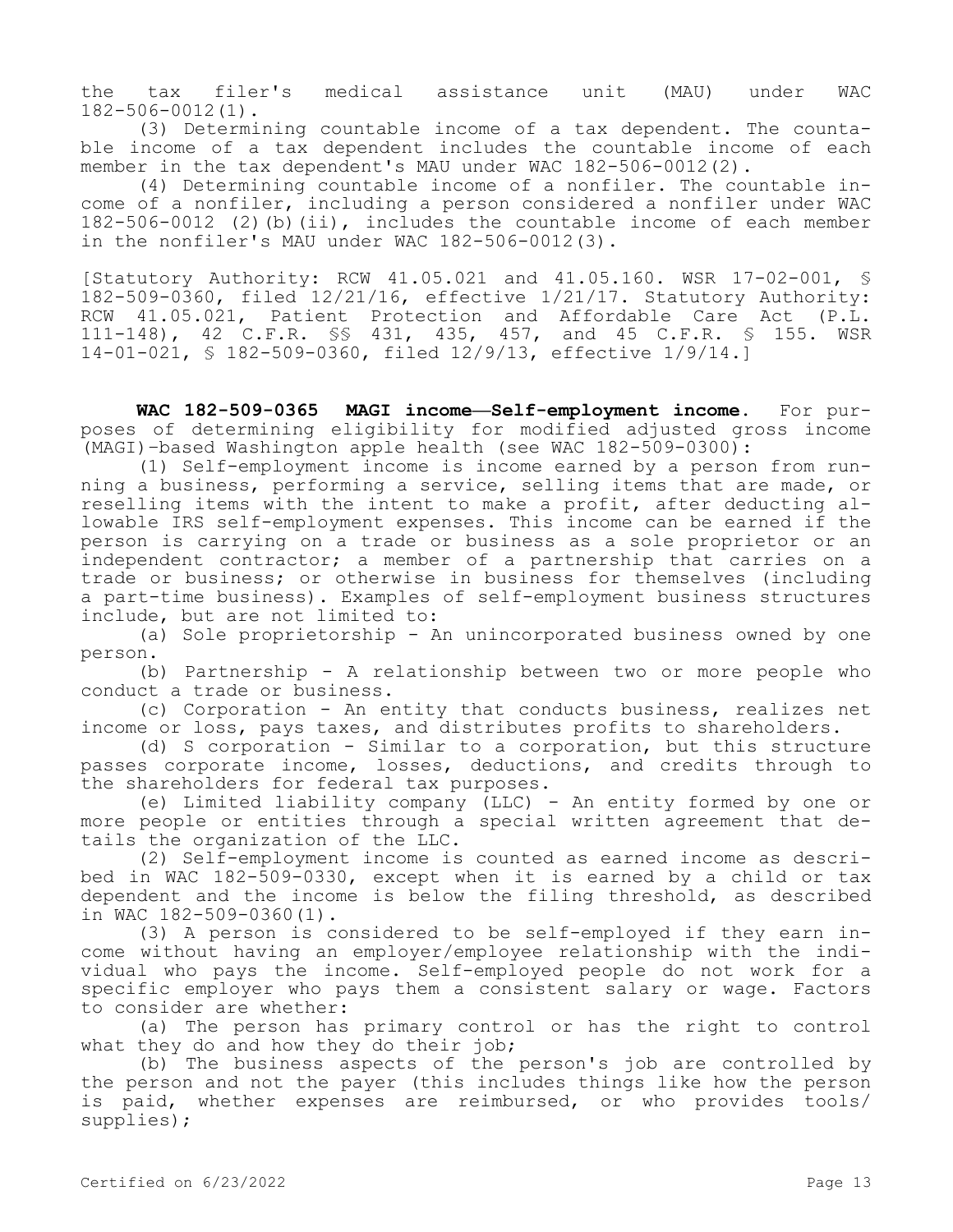(c) The person has a contract stating that they are an independent contractor; or

(d) The person reports their income using one or more IRS schedules or forms that include, but are not limited to:

(i) Schedule C;

- (ii) Schedule C-EZ;
- (iii) Schedule E;
- (iv) Schedule F;
- (v) Schedule K-1;
- (vi) Schedule SE; (vii) Form 940;
- 
- (viii) Form 941;
- (ix) Form 942;
- (x) Form 943;
- (xi) Form 1065; or (xii) Form 1120.

(4) A person is considered to have an employer/employee relationship when:

(a) The individual the person provides services for has primary control of how the work is done; or

(b) The person receives an IRS Form W-2 to report the income that is earned.

(5) Self-employment does not have to be a licensed business for a person's business or activity to qualify as self-employment.

(6) A person must keep records of their self-employment income and deductions and provide this information to the agency upon request.

[Statutory Authority: RCW 41.05.021 and 41.05.160. WSR 21-17-085, § 182-509-0365, filed 8/13/21, effective 9/13/21. Statutory Authority: RCW 41.05.021, Patient Protection and Affordable Care Act (P.L. 111-148), 42 C.F.R. §§ 431, 435, 457, and 45 C.F.R. § 155. WSR 14-01-021, § 182-509-0365, filed 12/9/13, effective 1/9/14.]

**WAC 182-509-0370 MAGI income—How self-employment income is counted.** For purposes of determining eligibility for modified adjusted gross income (MAGI)–based Washington apple health, the medicaid agency counts self-employment income by:

(1) Adding together gross self-employment income and any profit made from selling business property or equipment over a period of time; and

(2) Subtracting business expenses and income deductions allowed by the Internal Revenue Service that the person would be entitled to if they were filing a federal tax return and either:

(a) Averaging the income to come up with a monthly amount based on the period of time the business has been in operation within the last year; or

(b) Averaging the income over a representative period of time if the current income does not represent the person's projected income as shown by clear indications of future changes in income; or

(c) By averaging the self-employed income and deductions claimed on the previous year's tax return over a representative period of time.